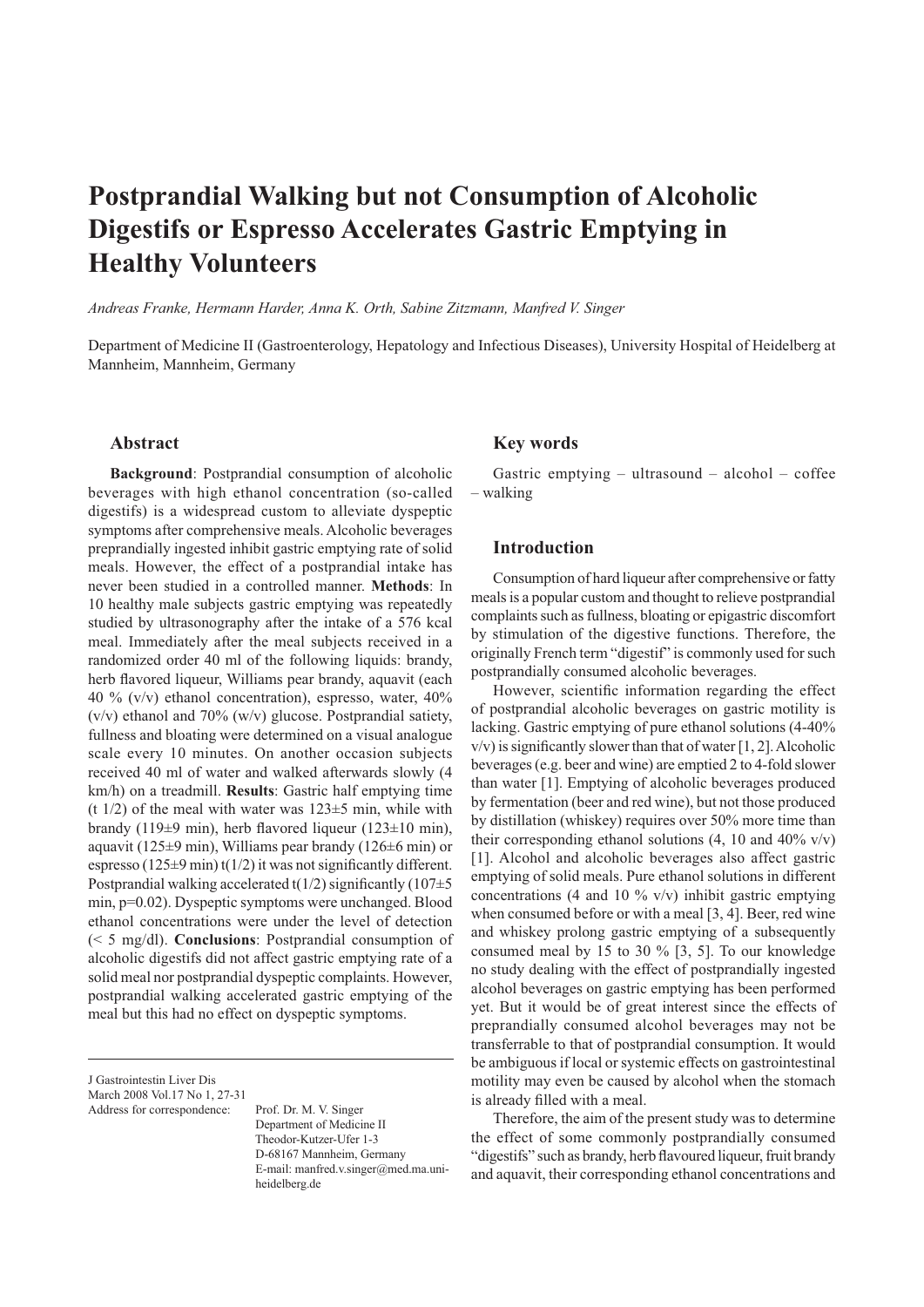appropriate controls on the gastric emptying of solid meals in healthy volunteers. Since postprandial walking and espresso consumption are also common to relieve postprandial dyspeptic symptoms their effect on gastric emptying was additionally examined. The following questions were addressed: 1) Do digestifs affect gastric emptying of a solid meal? 2) Does the effect of alcoholic beverages differ from that of postprandial espresso or walking? 3) Do these interventions influence appearance and intensity of postprandial symptoms in healthy volunteers?

# **Materials and methods**

#### **Subjects**

Ten healthy male volunteers (age 26.2±0.8 yr, BMI  $23.8\pm0.3$  kg/m2) were enrolled in this study. All were non-smokers and took no medication. Average alcohol consumption was evaluated by an alcohol consumption protocol which was daily completed by the volunteers during two weeks before inclusion. Only subjects consuming alcoholic beverages less than twice a week and less than 60 g ethanol per week were included. A written informed consent was obtained from each subject. The research protocol was approved by the Ethics Committee of the University Hospital and was conformed to the revised declaration of Helsinki 1989.

#### **Study design**

Each subject was studied 9 times, having at most one test per week. The sequence of the tests was randomized. All examinations were performed in the afternoon. The subjects had fasted at least 8 hours after a small breakfast in the morning. Volunteers consumed the breakfast at home, but were asked to take breakfast with same amount and composition of calories at the study days. Subjects were examined in a sitting position with slight leaning backwards. The solid meal was consumed during 10 minutes. One minute after the end of the meal subjects swallowed 40 ml of the test solution (Table 1). Gastric emptying was thereafter measured for the following three hours by ultrasonography (US) (see below).

#### **Test meal**

The meal consisted of 800g commercially prepared ravioli with tomato sauce and ground meat totaling 576 kcal. This meal contained 16.0g fat (24% of the total caloric content), 84.8g carbohydrate (60%) and 22.1 g protein  $(16\%)$ .

## **Test-solutions**

The test and control solutions are listed in Table 1 with their respective osmolalities and ethanol concentrations. In summary, 40 ml of the following digestifs were used: aquavit, brandy, herb flavored liqueur and Williams pear brandy. In addition, postprandial consumption of 40 ml of a caffeine-containing espresso was examined. As controls 40 ml of the following solutions were given: 40% v/v pure ethanol (isoalcoholic control for the digestifs), water (volume control) and 70% (w/v) D-glucose solution (equicaloric control for  $40\%$  (v/v) ethanol and some digestifs).

To study additionally the effect of walking on gastric emptying, subjects received postprandially 40 ml of water another time and walked afterwards slowly on a treadmill (4 km/h) during the following 3 hours only interrupted by the US measurements, which were performed in sitting position. On the basis of the present literature it was not possible to identify a minimum period of postprandial exercise to have any effect on gastric motility. Therefore, we decided on walking during the whole examination. We renounced a registration of e.g. the heart rate during the walking, since a rate of 4 km/h was considered to realize only a light exertion for the young volunteers included in this study.

In the following part of this paper the ethanol concentrations represent the volume of ethanol per 100 ml of water  $(v/v)$  and the glucose concentrations represent the weight of glucose per 100 ml of water  $(w/v)$  unless otherwise stated.

#### **Ultrasonography**

Real time US can be used to assess gastric emptying directly and, as the gold standard, has major advantages over scintigraphy. Ultrasonography is simple, non-invasive and does not entail radiation which enabled us to repeat measurements with several different test solutions in the same

| Table I. Test solutions with their osmolarity, pH, ethanol and caloric content (based on a volume of 40 ml). |  |  |  |
|--------------------------------------------------------------------------------------------------------------|--|--|--|
|--------------------------------------------------------------------------------------------------------------|--|--|--|

| Test solution, manufacturer                                                   | Ethanol concentration | Amount of<br>ethanol     | pH  | Osmolarity<br>$m \omega / 1$ | Caloric content,<br>(approximately) |  |
|-------------------------------------------------------------------------------|-----------------------|--------------------------|-----|------------------------------|-------------------------------------|--|
| Fernet Branca (Herb flavoured liqueur), Fratelli<br>Branca Distillerie, Italy | $40\%$ (v/v)          | 12.6 g                   | 3.3 | 6720                         | 100 kcal                            |  |
| Aalborg Jubilaeums Akvavit (Aquavit), Danish<br>distillers, Denmark           | $42\%$ (v/v)          | 13 <sub>g</sub>          | 3.8 | 7040                         | 95 kcal                             |  |
| Gonde de Osborne (Brandy), Osborne, Spain                                     | $40.5\%$ (v/v)        | 12.7 g                   | 3.4 | 7360                         | 110 kcal                            |  |
| Williams-Birne (pear brandy), Schladerer, Germany                             | $40\%$ (v/v)          | 12.6 g                   | 4.3 | 6320                         | 90 kcal                             |  |
| Lavazza-Espresso, Lavazza, Italy (12 g with 100 ml<br>water)                  |                       | $\overline{\phantom{0}}$ | 5.0 | 160                          |                                     |  |
| Water                                                                         |                       | -                        | 7.1 | 15                           |                                     |  |
| Ethanol $40\%$ (v/v)                                                          | $40\%$ (v/v)          | 12.6 <sub>g</sub>        | 7.8 | 6880                         | 90 kcal                             |  |
| Glucose $70\%$ (w/v)                                                          |                       |                          | 7.3 | 3840                         | $110$ kcal                          |  |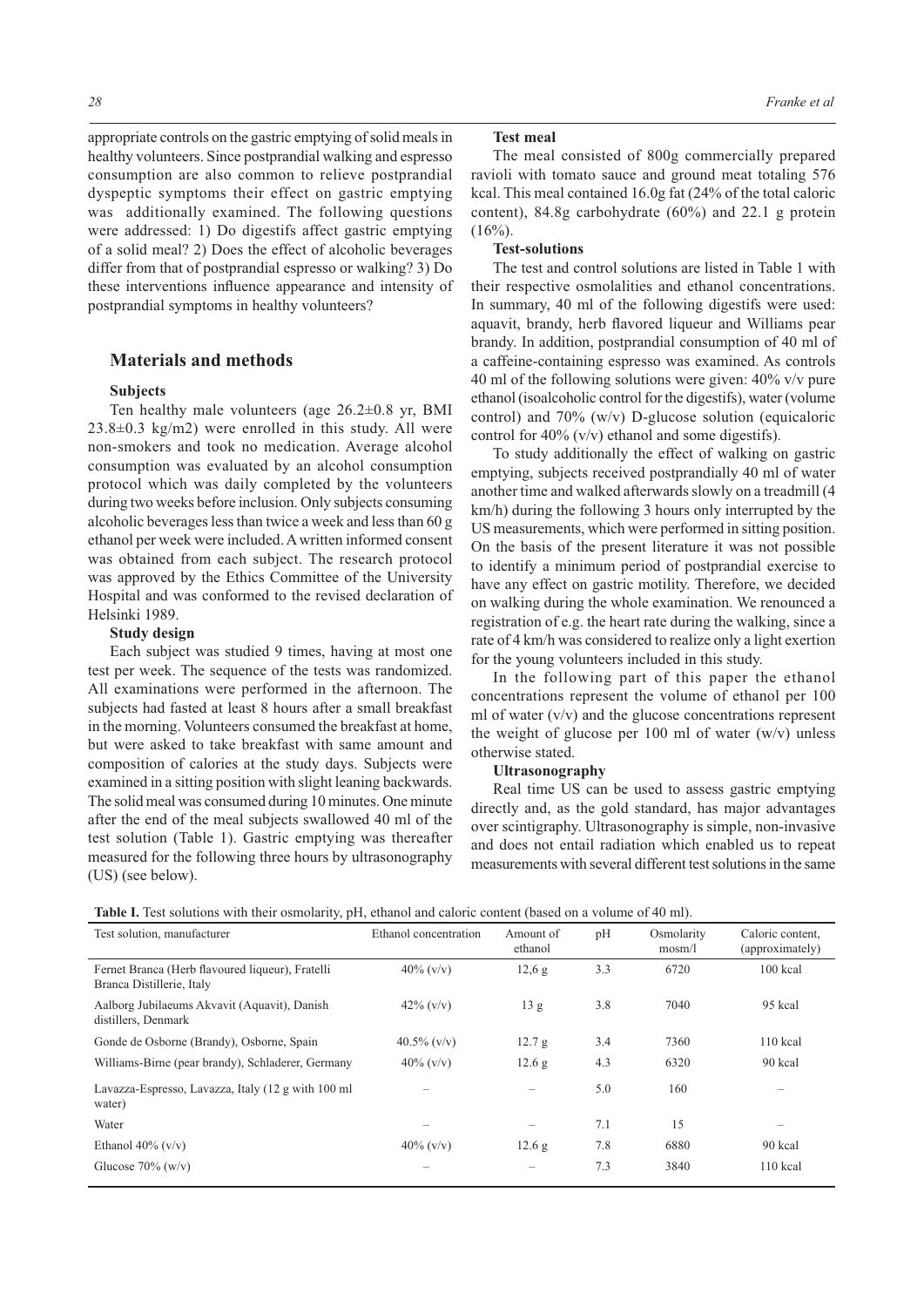subjects. Ultrasonography has been shown to be a reliable method to determine gastric emptying of solid meals [6-8]. Using a curved array scanner with a 3.25 MHz ultrasound transducer (Sonoline Sienna®; Siemens, Germany) a crosssectional area of the antrum at the level of the superior mesenteric artery and the aorta was measured. The vessels served as landmarks to standardize the position of the scans. This antral area was scanned before, immediately after the meal was finished and then in 10 min intervals for 3 hours.

The inner echogenic layer corresponding to the interface between the gastric content and the mucosa of the gastric wall was outlined. The measurements were repeated twice and mean value was considered representative. The areas of the antrum were traced by the internal caliper equipped with the ultrasound instrument. Lag time (t(lag)) represents the period of time between the end of consumption of the meal and the time when the maximal antral area was measured ultrasonographically. Gastric half emptying time  $(t(1/2))$ corresponds to the interval between the end of the meal and the moment when antral area was reduced to 50% of the maximal antral area.

# **Serum ethanol concentrations**

Blood samples (10 ml) for determination of serum ethanol concentrations were drawn at baseline and then every 15 min for 3 hours. The samples were centrifuged immediately at 4°C. Serum concentration of ethanol was determined using the alcohol-dehydrogenase method (Ethylalkohol, Roche Diagnostics GmbH, Mannheim, Germany). The limit of detection for ethanol was a concentration of 5 mg/dl.

#### **Statistics**

Data are expressed as the mean  $\pm$  standard error of the mean (SEM) unless otherwise stated. To compare the effect on postprandial symptoms the area under the curve between 0 and 60 minutes as well as between 0 and 180 minutes were additionally calculated.

Gastric half emptying time  $(t(1/2))$ , gastric lag-phase (t(lag)) and postprandial symptoms fullness, bloating and satiety were compared by analysis of variance (ANOVA) for repeated measures: p<0.05 was chosen as the level of statistical significance

## **Results**

Gastric half emptying time  $(t(1/2))$  after 40 ml of water was  $123 \pm 5$  min. The lag phase (t(lag)) was  $32 \pm 4$  min. The alcoholic beverages induced no significant changes of gastric half emptying time  $(t(1/2))$  compared to water (Fig. 1). In detail, t(1/2) after brandy was  $119 \pm 9$  min, after herb flavoured liqueur  $123 \pm 10$  min, after aquavit  $125 \pm 9$  min and that after Williams pear brandy was  $126 \pm 6$  min.

The control solutions with corresponding ethanol concentration and caloric amount did not result in significant changes. T(1/2) after 40% ethanol concentration was  $118 \pm$ 4 min and after 70% glucose was  $123 \pm 6$  min (Fig. 1).

Postprandial walking accelerated gastric half emptying time significantly by  $14\%$  ( $107 \pm 5$  min, p=0.02), whereas  $t(1/2)$  after espresso (125±9 min) was not different compared to that after water.

Lag-phases (t(lag)) of gastric emptying after the different test solutions were not different compared to water (Fig. 2). T(lag) with brandy was  $31 \pm 7$  min, herb flavored liqueur  $34 \pm 7$  min, aquavit  $33 \pm 3$  min, Williams pear brandy 34  $\pm$  3 min, 40% ethanol 31  $\pm$  5 min, 70% glucose 35  $\pm$  6 min and with espresso it was  $33 \pm 5$  min. The lag-phase after walking  $(32 \pm 3 \text{ min})$  was not significantly different from the test solutions.

Serum ethanol concentrations 15, 30, 45 and 60 minutes after postprandial consumption of the digestifs of the 40% ethanol solutions were under the level of detection (<5mg/ dl).

Satiety as measured by VAS (0-100) increased significantly from 7.6 before to 74 directly after consumption of the meal (p<0.0001). Fullness increased significantly from 0.4 to 33 postprandially ( $p<0.005$ ) and bloating from 1.1 to 30 (p<0.005). However, no significant differences between the different test-conditions were detectable concerning satiety, fullness and bloating neither for each postprandial point of time nor for the postprandial area under the curve between 0 and 60 minutes or between 0 and 180 minutes (Table 2).



**Fig.1**. Gastric half emptying time  $(t(1/2))$  of meal after the different test conditions. Results are means  $\pm$  SEM of 10 subjects with each meal. G=Glucose (wt/v), E=Ethanol (v/v).  $*_{p=0.02}$ compared with water.



**Fig.2.** Gastric lag time (t(lag)) of the meal after the different test conditions. Results are means  $\pm$  SEM of 10 subjects with each meal. G=Glucose (wt/v), E=Ethanol (v/v).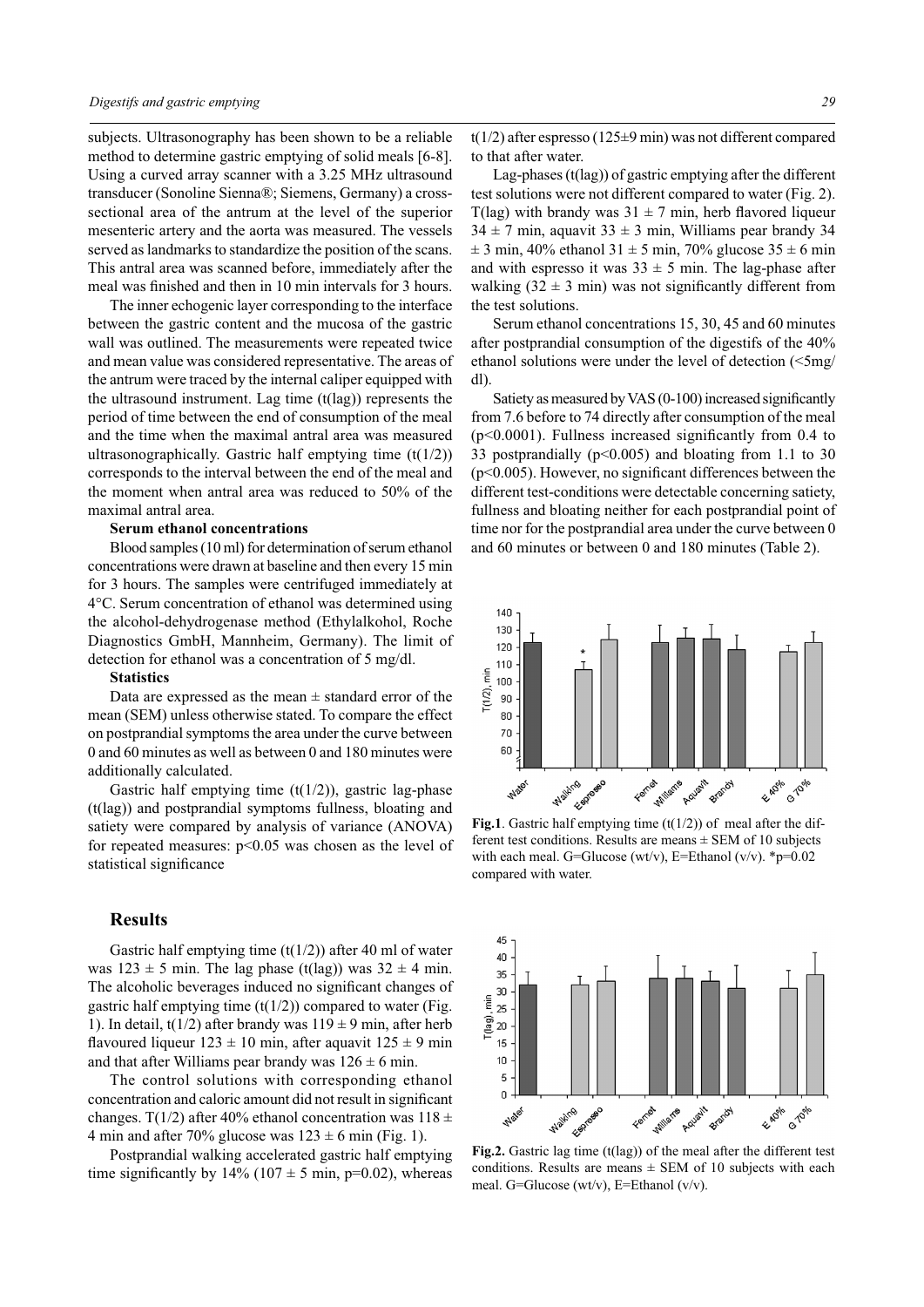| $\frac{1}{2}$ , $\frac{1}{2}$ , $\frac{1}{2}$ , $\frac{1}{2}$ , $\frac{1}{2}$ , $\frac{1}{2}$ , $\frac{1}{2}$ , $\frac{1}{2}$ , $\frac{1}{2}$ , $\frac{1}{2}$ , $\frac{1}{2}$ , $\frac{1}{2}$ , $\frac{1}{2}$ , $\frac{1}{2}$ , $\frac{1}{2}$ , $\frac{1}{2}$ , $\frac{1}{2}$ , $\frac{1}{2}$ , $\frac{1$ |                  |                   |                   |  |  |  |
|-----------------------------------------------------------------------------------------------------------------------------------------------------------------------------------------------------------------------------------------------------------------------------------------------------------|------------------|-------------------|-------------------|--|--|--|
| Test conditions                                                                                                                                                                                                                                                                                           | Satiety (mm min) | Bloating (mm min) | Fullness (mm min) |  |  |  |
| Water                                                                                                                                                                                                                                                                                                     | $9269 \pm 1200$  | $2795 \pm 800$    | $2798 \pm 870$    |  |  |  |
| Herb flavoured liqueur                                                                                                                                                                                                                                                                                    | $9090 \pm 1421$  | $2677 \pm 843$    | $2700 \pm 841$    |  |  |  |
| Aquavit                                                                                                                                                                                                                                                                                                   | $9067 \pm 1174$  | $1867 \pm 630$    | $2066 \pm 578$    |  |  |  |
| <b>Brandy</b>                                                                                                                                                                                                                                                                                             | $8878 \pm 1540$  | $2288 \pm 964$    | $1935 \pm 743$    |  |  |  |
| Williams pear brandy                                                                                                                                                                                                                                                                                      | $9607 \pm 1305$  | $1851 \pm 729$    | $2230 \pm 807$    |  |  |  |
| Ethanol $40\%$ (v/v)                                                                                                                                                                                                                                                                                      | $8439 \pm 1294$  | $2303 \pm 837$    | $2227 \pm 869$    |  |  |  |
| Glucose $70\%$ (w/v)                                                                                                                                                                                                                                                                                      | $9535 \pm 1256$  | $1980 \pm 799$    | $2764 \pm 838$    |  |  |  |
| Espresso                                                                                                                                                                                                                                                                                                  | $8374 \pm 967$   | $2627 \pm 932$    | $2585 \pm 809$    |  |  |  |
| Walking                                                                                                                                                                                                                                                                                                   | $8509 \pm 1400$  | $1936 \pm 650$    | $2009 \pm 567$    |  |  |  |

**Table II.** Area under the curve at 180 min of dyspeptic symptoms on visual analogue scale (0-100) after the different test conditions. Results are means  $\pm$  SEM of 10 subjects.

## **Discussion**

The major results of the present study are the following: 1) postprandially consumed digestifs such as aquavit, brandy, herb flavored liqueur and Williams pear brandy (40 % ethanol concentration, 40 ml) do not alter gastric emptying of a principal meal; 2) the administered amounts of those digestifs induce no significant increase in blood ethanol concentration; 3) postprandial espresso (40 ml) has no effect on the gastric emptying of a meal; 4) postprandial walking (4 km/h) accelerates gastric half emptying time; 5) postprandially consumed digestifs, espresso or walking have no effect on dyspeptic symptoms in healthy volunteers.

Ethanol in various concentrations and different alcoholic beverages are emptied from the stomach slower than water in humans [1, 2]. Moreover, the alcoholic beverages beer, red wine and whiskey, as well as corresponding ethanol concentrations (4 and 10% v/v) also inhibit gastric emptying of a solid meal when consumed together [3-5].

Postprandial consumption of alcoholic beverages with high ethanol concentrations, so-called digestifs, is a widely spread custom and thought to relieve postprandial discomfort after comprehensive meals. Those alcoholic beverages have no stimulatory effect on gastric acid secretion [9-11]. However, gastric emptying time after postprandial consumption of a digestif has not been studied yet.

We used a 576 kcal containing solid meal with a balanced composition of carbohydrates (60%), proteins (16%) and fat (24%) as a representative principal meal in industrialized countries. The alcoholic beverages were selected in order to have an ethanol concentration of approximate  $40\%$  (v/v), to be habitually consumed in intention to relieve postprandial dyspeptic symptoms, and to have different non-alcoholic ingredients or a different manufacturing process.

Compared to water, the digestifs had no effect on gastric half emptying time. The corresponding ethanol concentration induced also no differences. These results were at first sight inconsistent with existing studies: similar ethanol amounts had an inhibitory effect on gastric emptying of solid meals with similar caloric content [3-5]. However, the experimental design in those studies was different from that of the present study. Whereas in the present study alcohol was consumed

after the meal, in previous studies alcohol beverages or ethanol were ingested before or partially with the meal. We therefore conclude that the total amount of alcohol is less responsible for the effect of ethanol and alcoholic beverages on gastric emptying than the point of time when the alcohol is ingested.

This is further supported by the facts that blood alcohol concentrations after postprandial consumption of the digestifs were under the limit of detection. The total amount of 40 ml of the alcoholic test solution was approximately 12-13g. Corresponding ethanol amounts caused blood alcohol concentrations of 20-30 mg/dl when consumed on an empty stomach [1] and when consumed immediately before or with a meal, blood alcohol concentrations of 10- 20 mg/dl [3]. Alcohol absorption is delayed when gastric emptying is inhibited [12-14] since gastrointestinal ethanol absorption occurs predominantly in the small bowel and not in the stomach due to the thinner wall and larger surface of the small bowel [15]. Additionally, gastric and hepatic ethanol metabolism is more efficient when gastric emptying is prolonged.

It may be speculated that postprandial application of larger amounts of alcohol than in our study inducing significant blood ethanol concentrations might affect gastric emptying. However, we decided to give 40 ml of the different digestifs since this is the volume usually consumed in Europe in order to alleviate postprandial symptoms.

Postprandial consumption of espresso is also popular. However, the effect of espresso on gastric emptying has not been studied yet. Only a few studies had focused on the effect of preprandially coffee on gastric emptying. Instant or brewed, filtered coffee had no effect on gastric emptying of a solid [16] or liquid meal [17]. Coffee prolonged adaptive relaxation of the proximal stomach, but had no effect on gastric wall compliance or perception [18]. Consistent with these studies, we found no effect of the postprandially consumed espresso on gastric emptying.

The effect of exercise on gastric emptying has been examined in a couple of studies. The results are partially inconsistent. This may be due to the different methods used to study gastric emptying, different degrees of exercise, different meals (consistency and caloric content), and